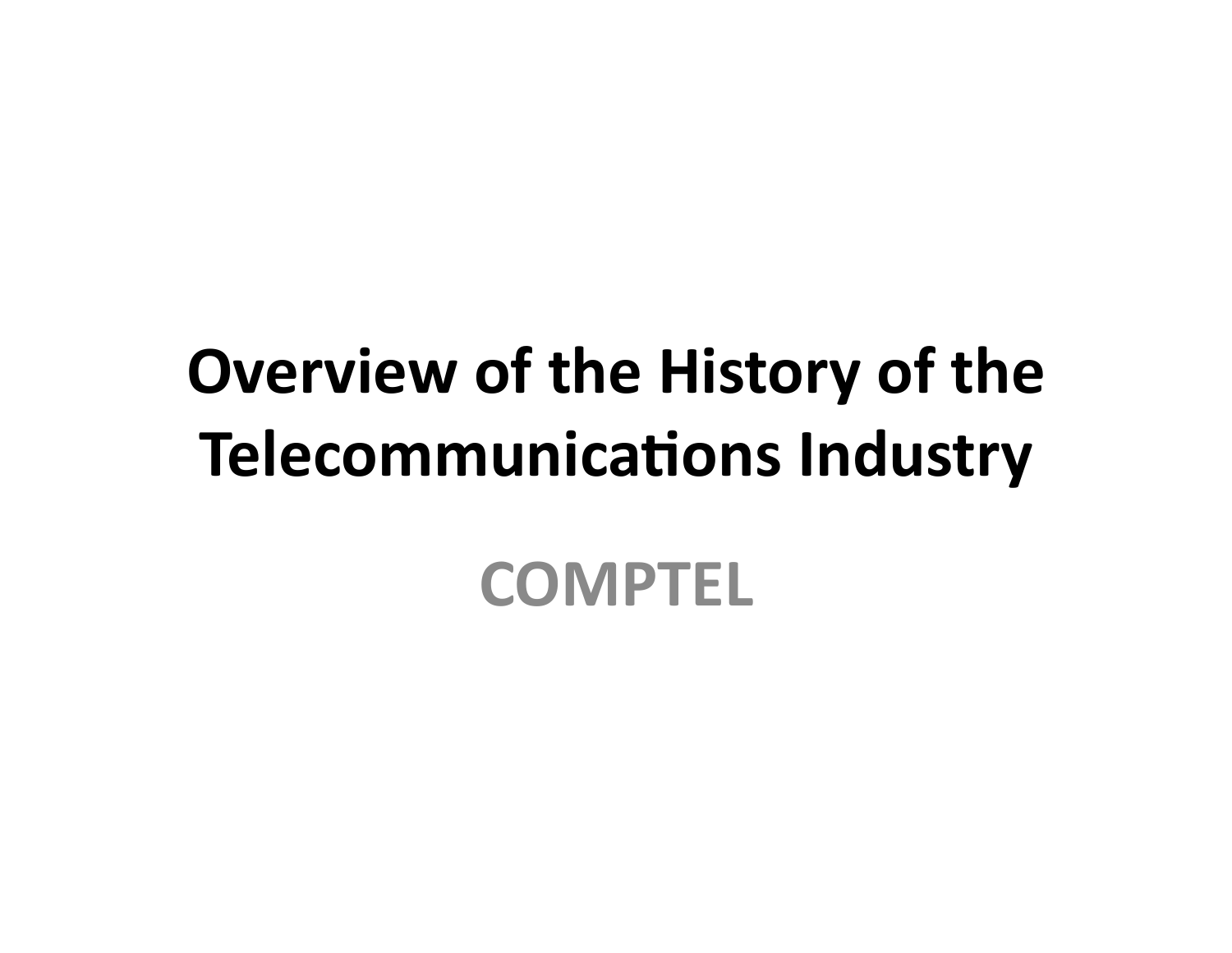#### Back to basics ...what did Bell invent?

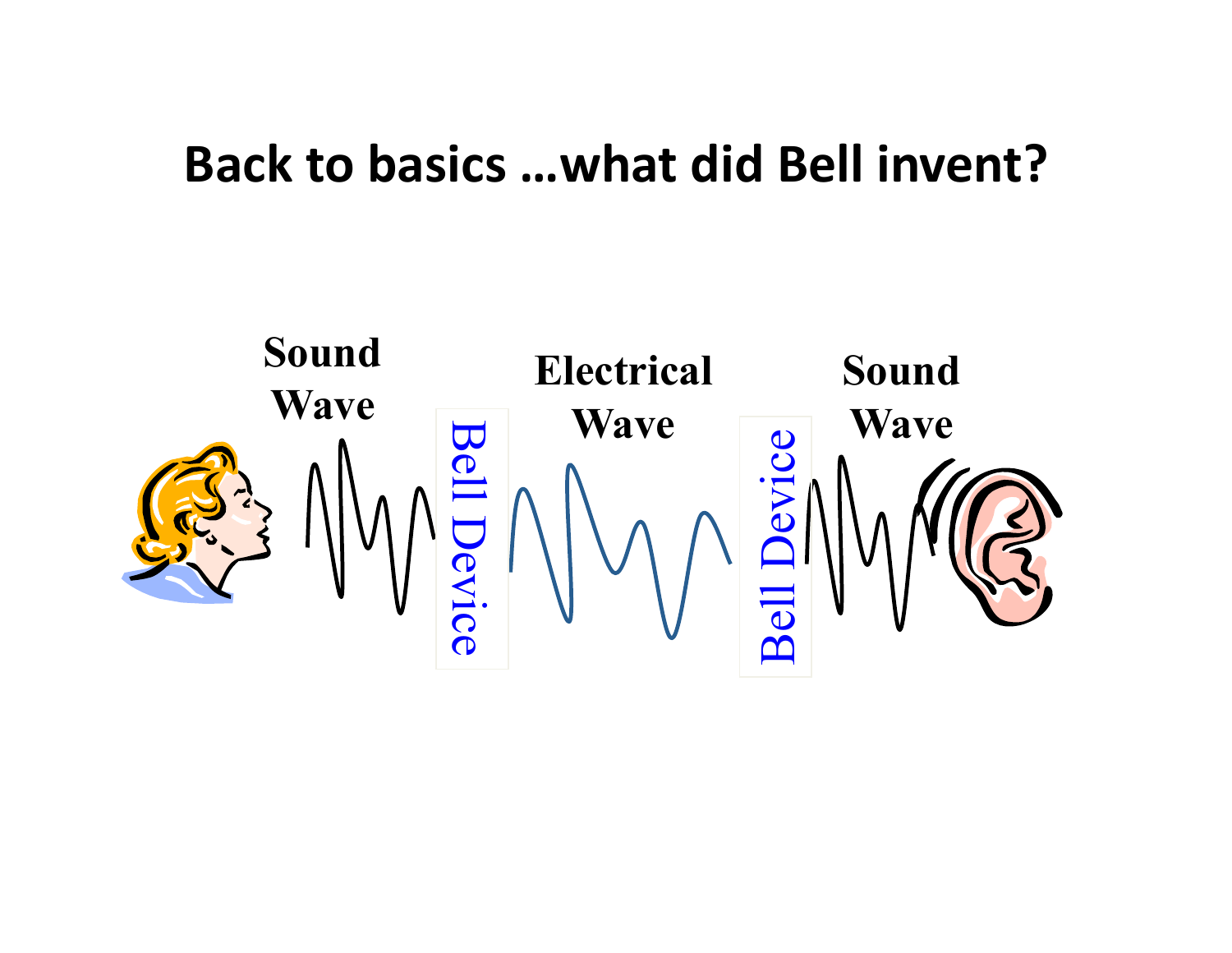### **The First Interconnection Dispute**

- 1878 Western Union begins developing exchanges using a patented telephone developed by Thomas Edison.
- Western Union refuses to install telegraph lines to premises with a Bell telephone. Bell and WU sue each other.
	- $-$  Western Union withdraws from telephone for 17 years.
	- $-$  Bell agrees to stay out of the telegraph business.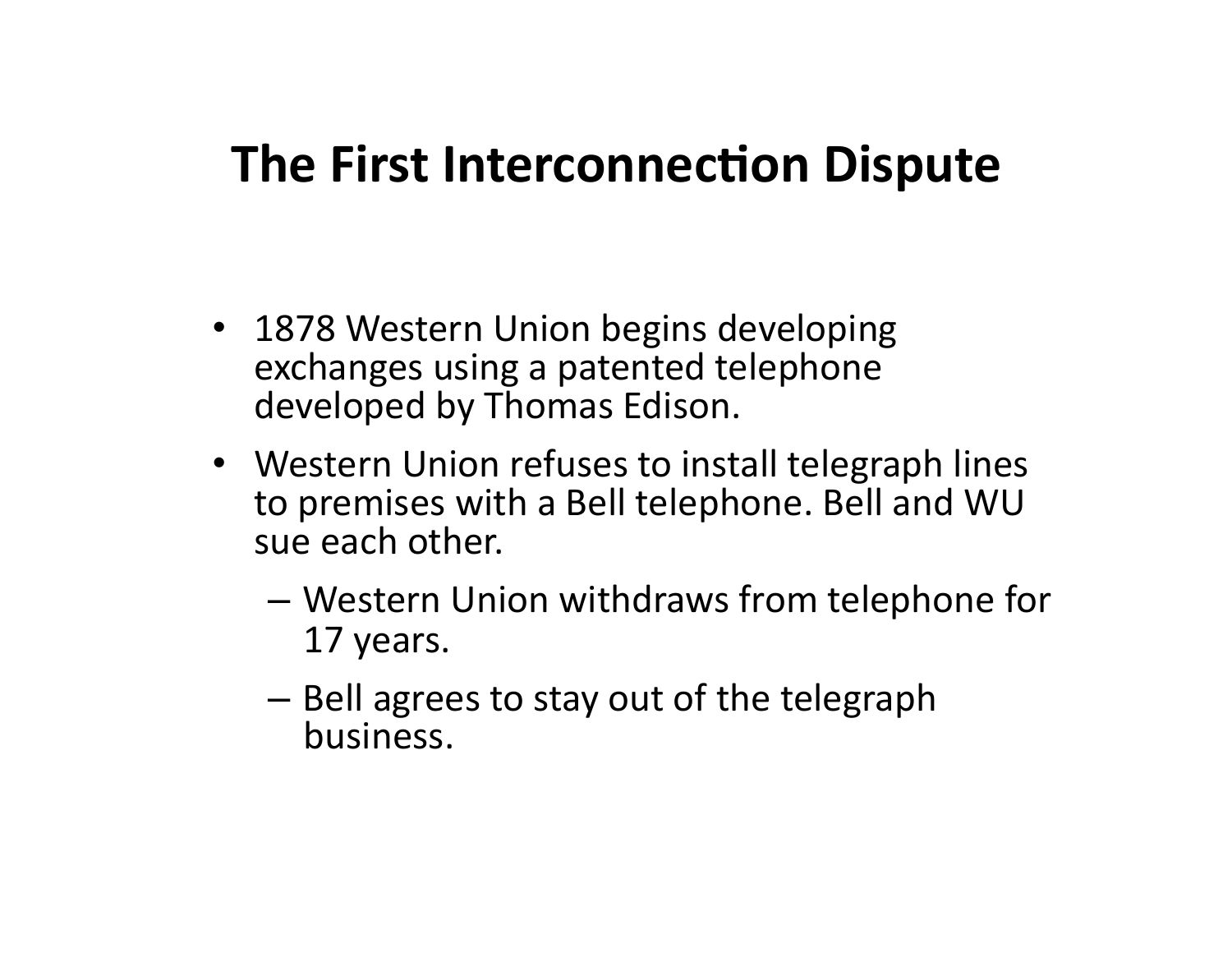## Local Competition – First Try  $(1894 - 1907)$

- Bell patents expire  $-$  the patent on the telephone was the basis for the first monopoly.
- Independent (i.e., not Bell) Companies form in rural areas.
- Competition develops in cities with multiple networks.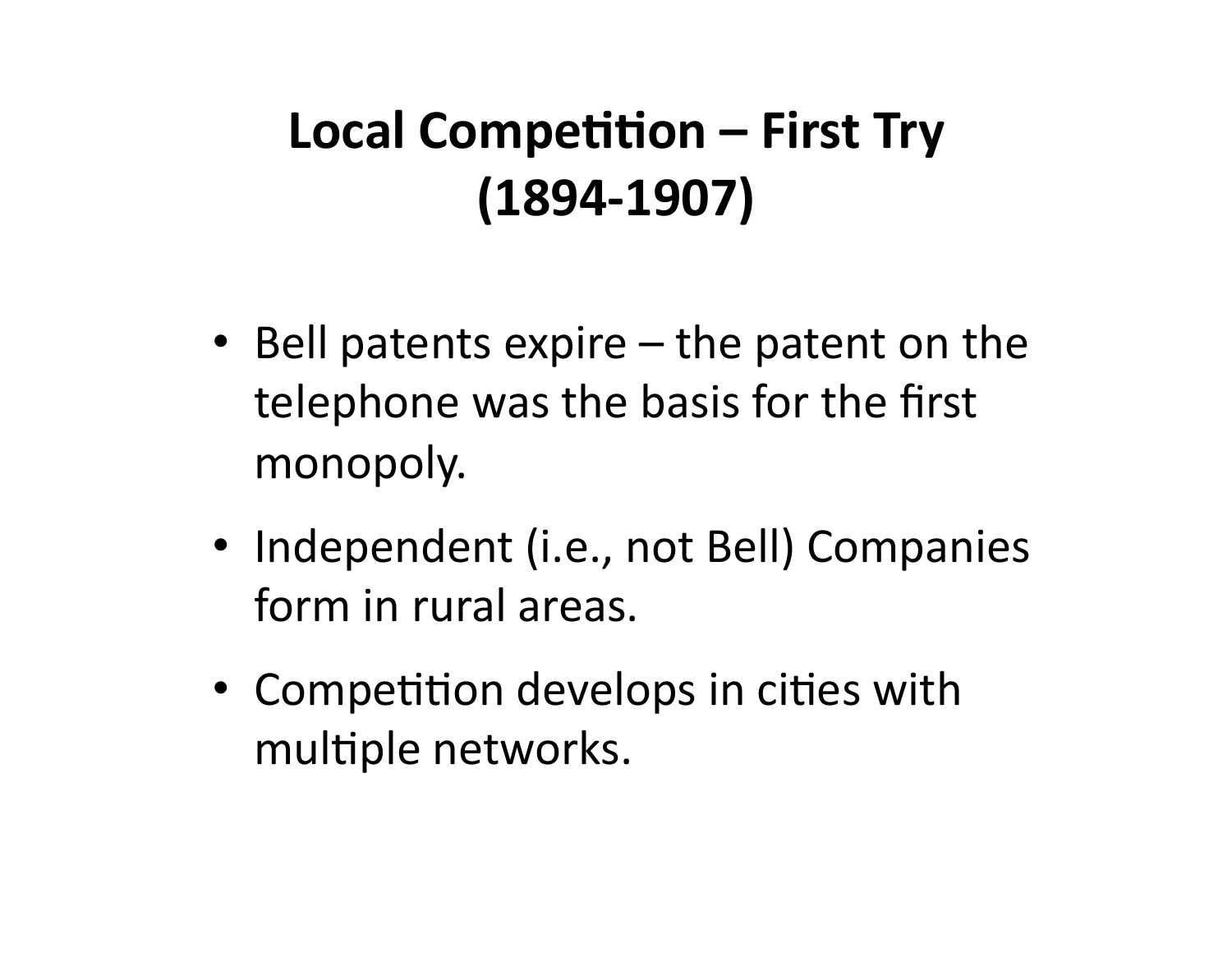## **Outcome: Settle with DOJ**

### **1913 Kingsbury Commitment**

- Sell Western Union
- Allow interconnection
- Quit buying independents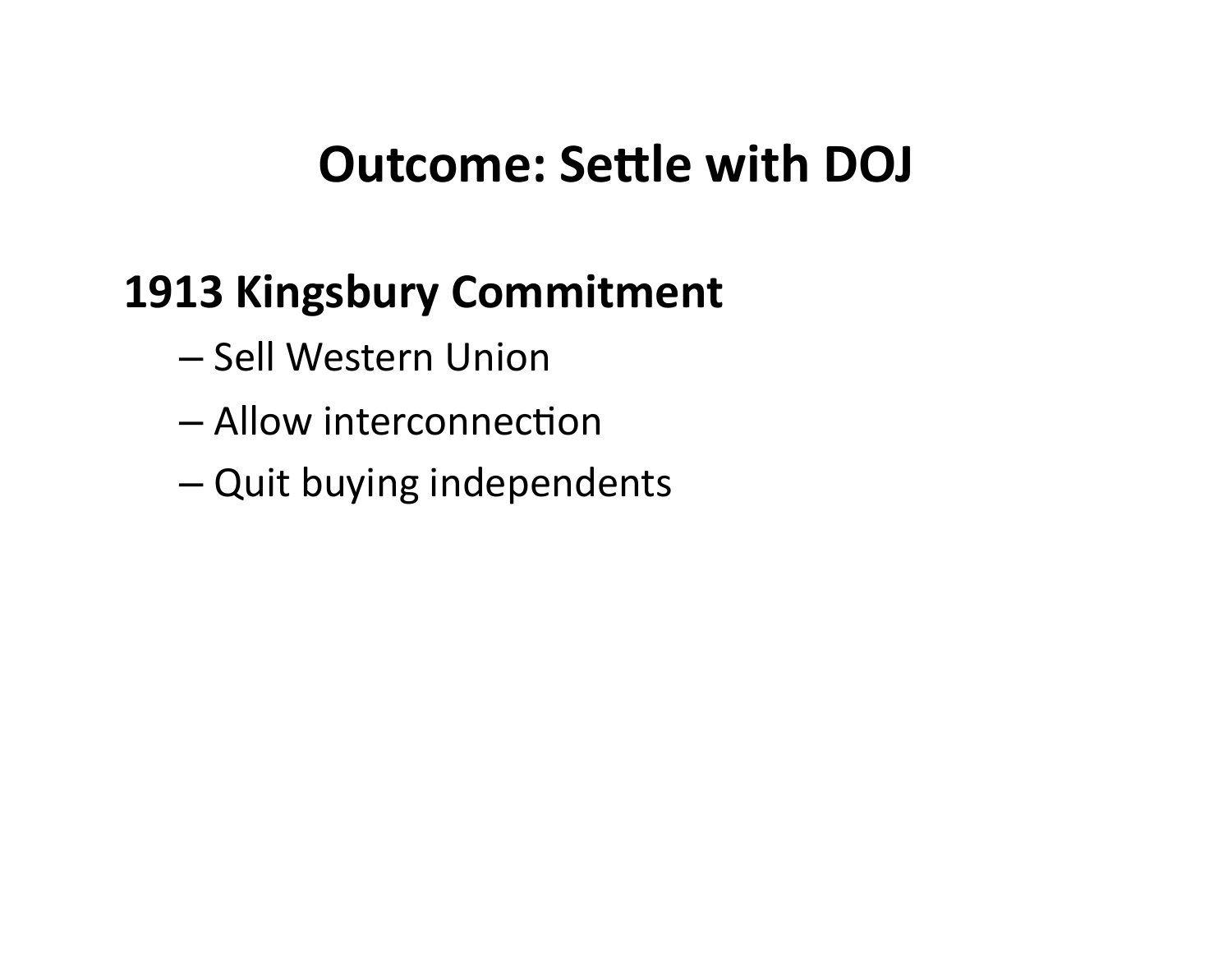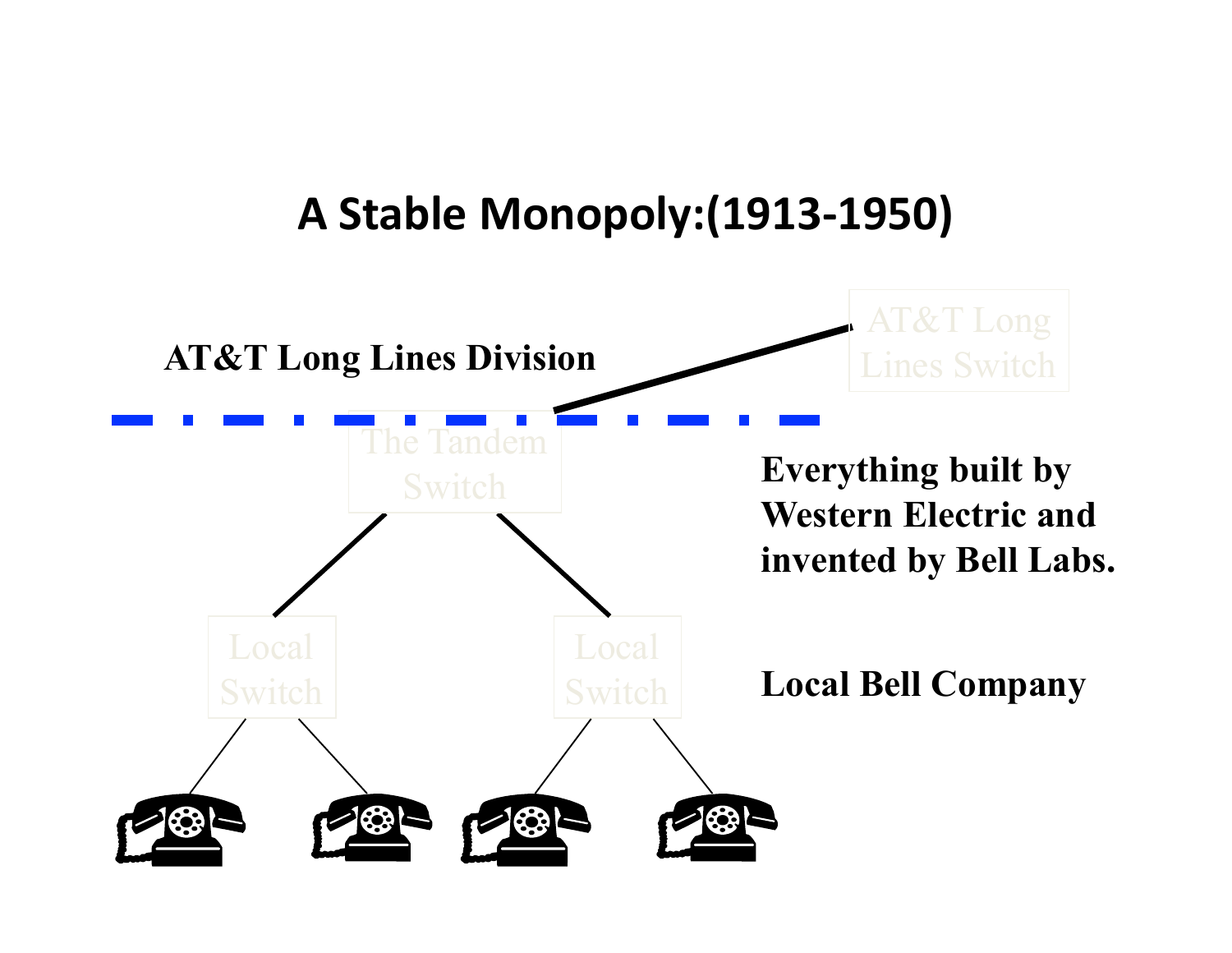### **Timeline of Customer Equipment (CPE) Competition**

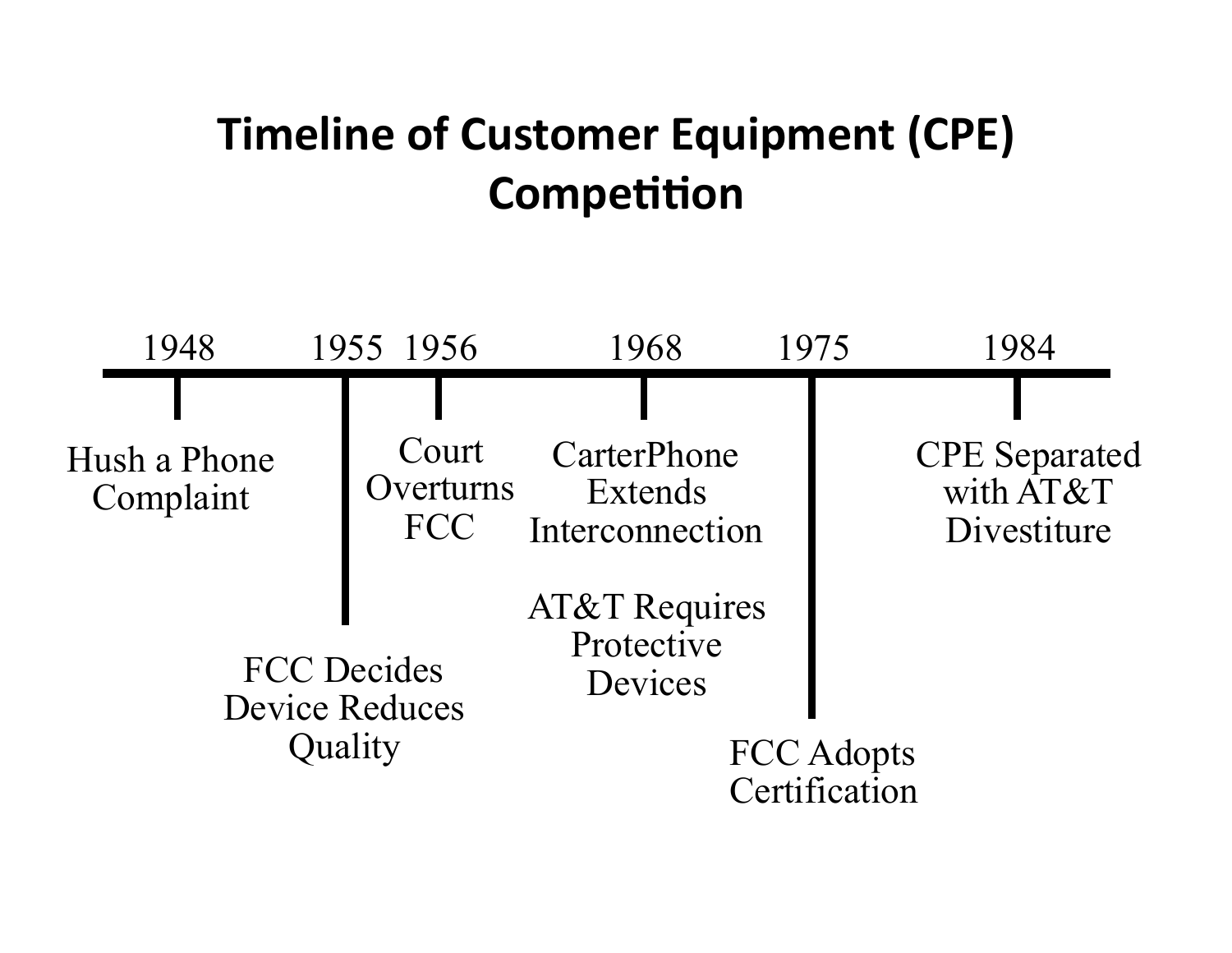### **Timeline of Long Distance Competition**

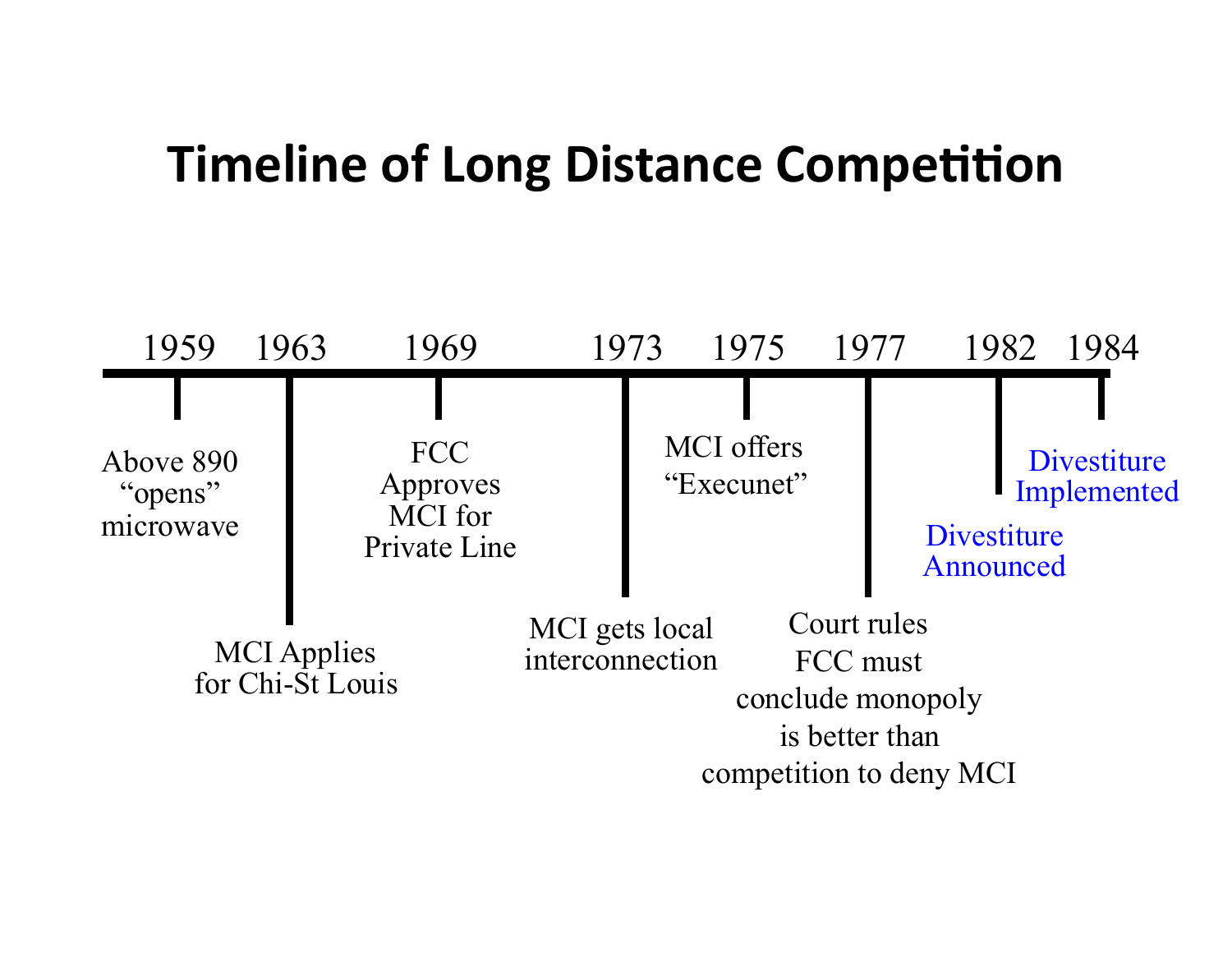## **Analog Transmission Limited by Noise**



Analog Amplification: Noise Accumulates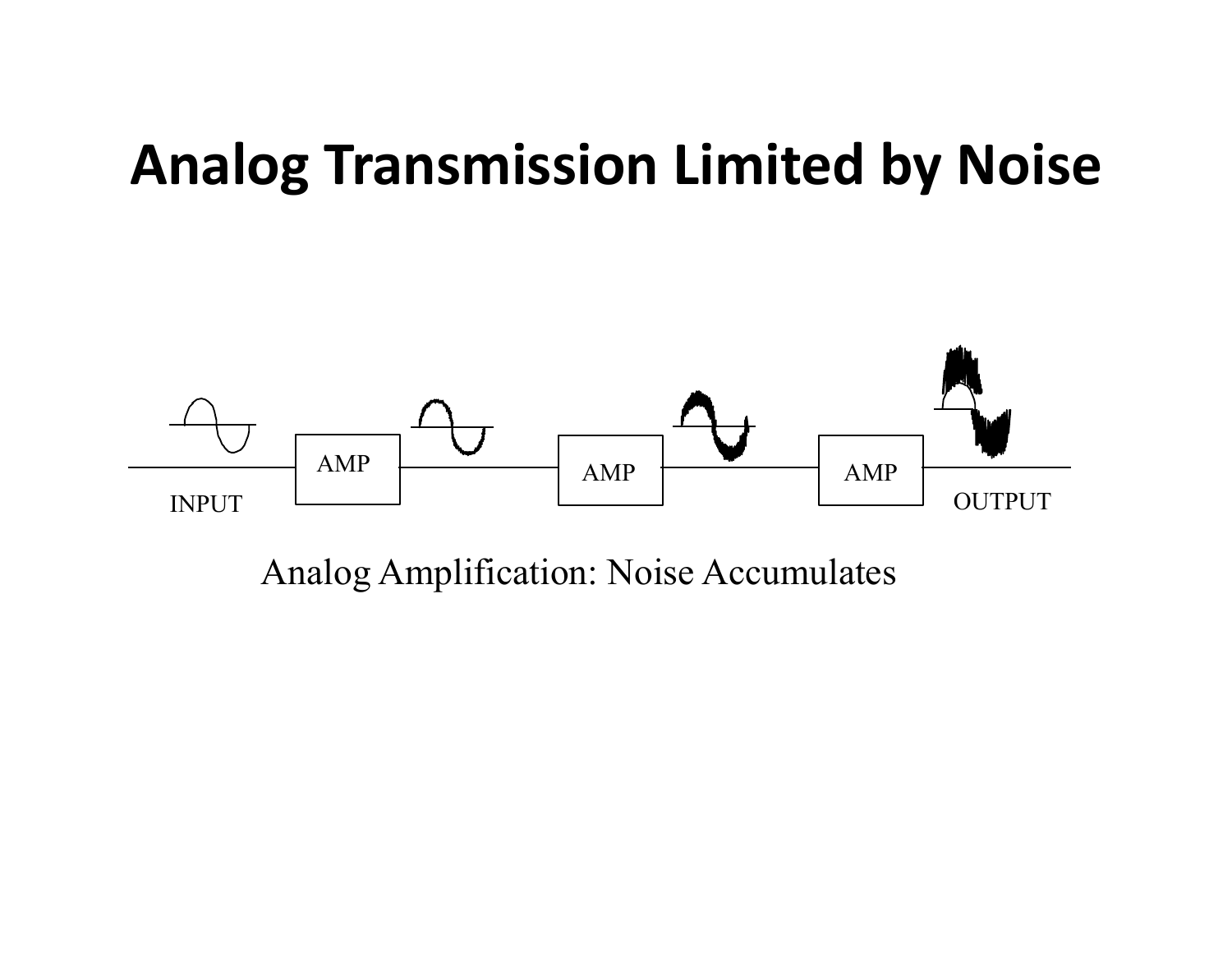## **Analog to Digital Conversion**

Original Signal



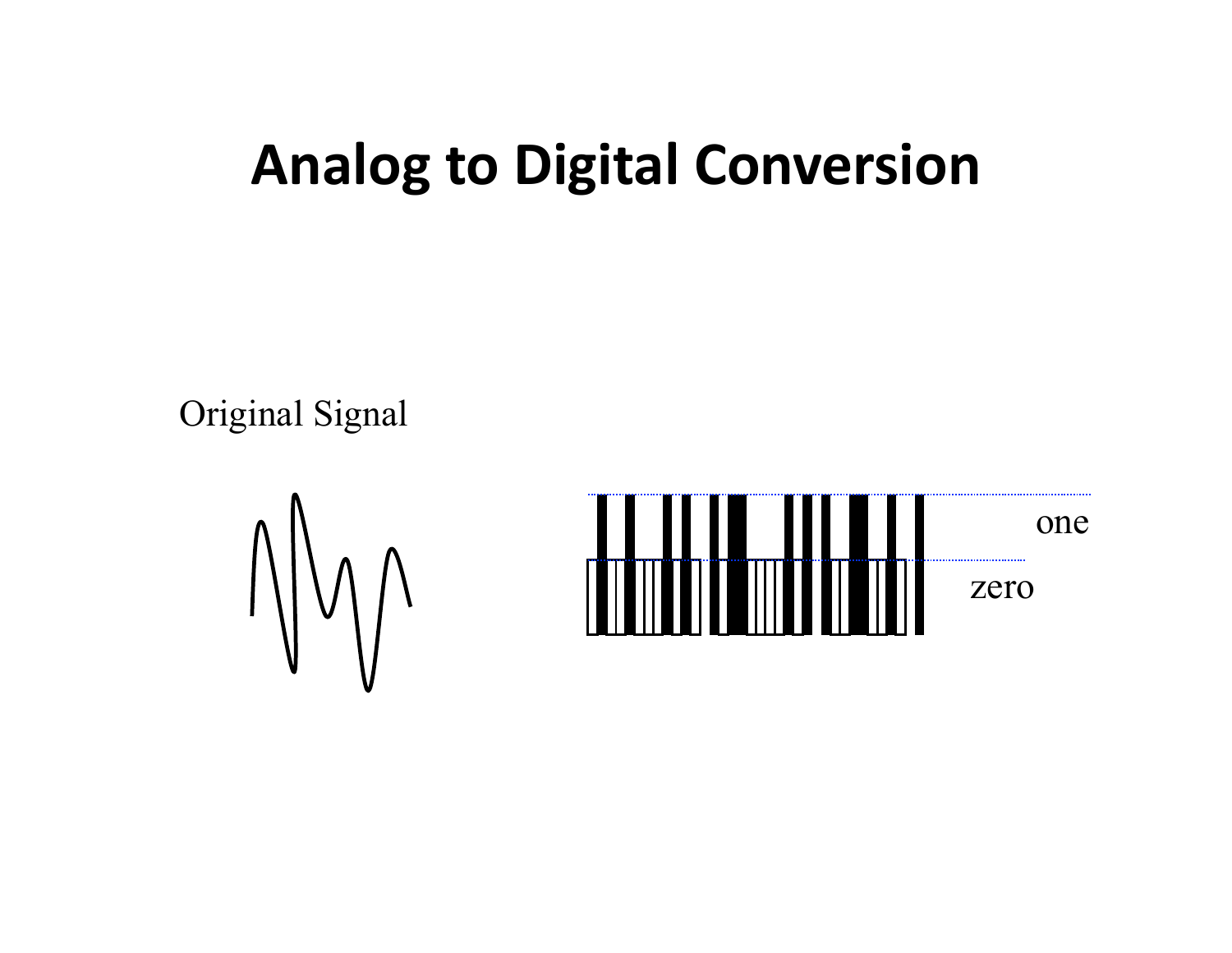## **Telecom Architecture**



Lots of great CO based copper ... it must be protected!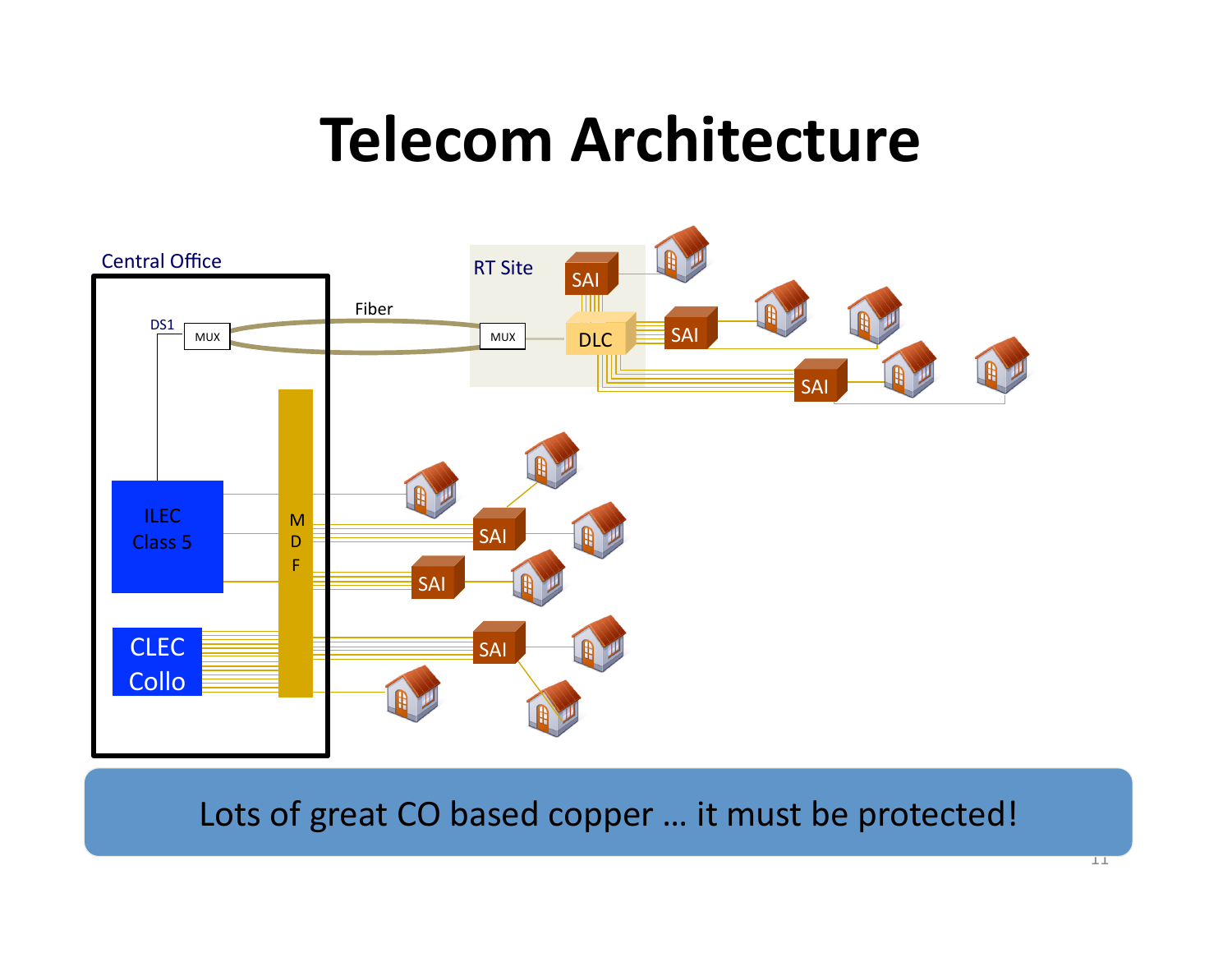#### **History of Copper Cable**

- Substantial portion of copper cable installed under **"rate of return"** regulation paid for by ratepayers.
- Most ILECs have depreciated the value of their copper cable but have not reduced their rates.
- **New entrants are privately funded** since 1996 with no beginning customer base or revenue stream.
- ILECs have the revenues from existing customers to fund new fiber deployment and preservation of copper. (80% market share)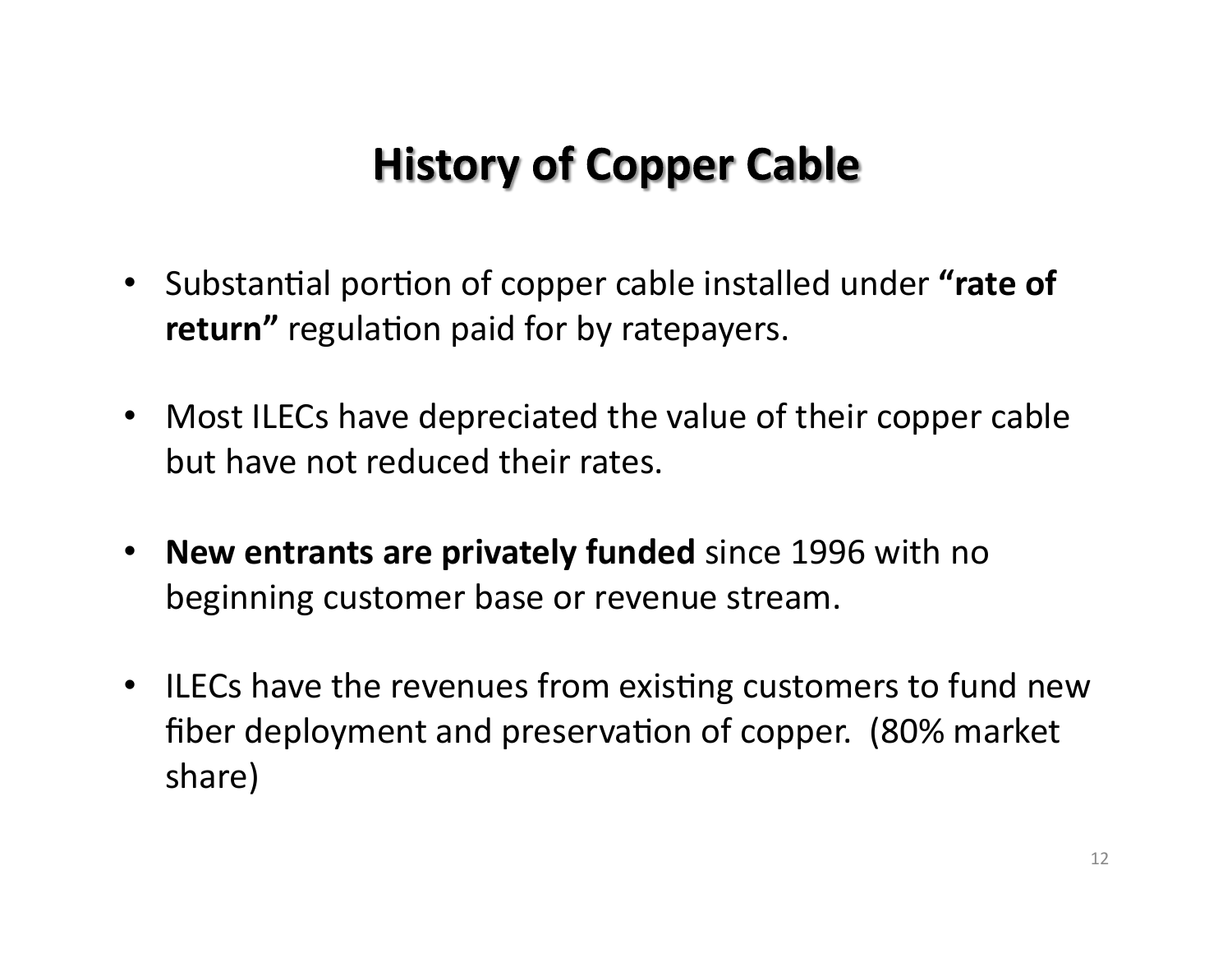#### The Pressures for Grand Bargain – 1996 ACT

- **CLECs** want to offer traditional switched **local'services'**
- **RBOCs** want to offer **long distance service**.
- **RBOCs**\$concerned\$that\$**"universal'service"'** obligations are a perpetual disadvantage.
- Long Distance Carriers (IXCs) fear the power of RBOC pre-divestiture problems and want **access reform**.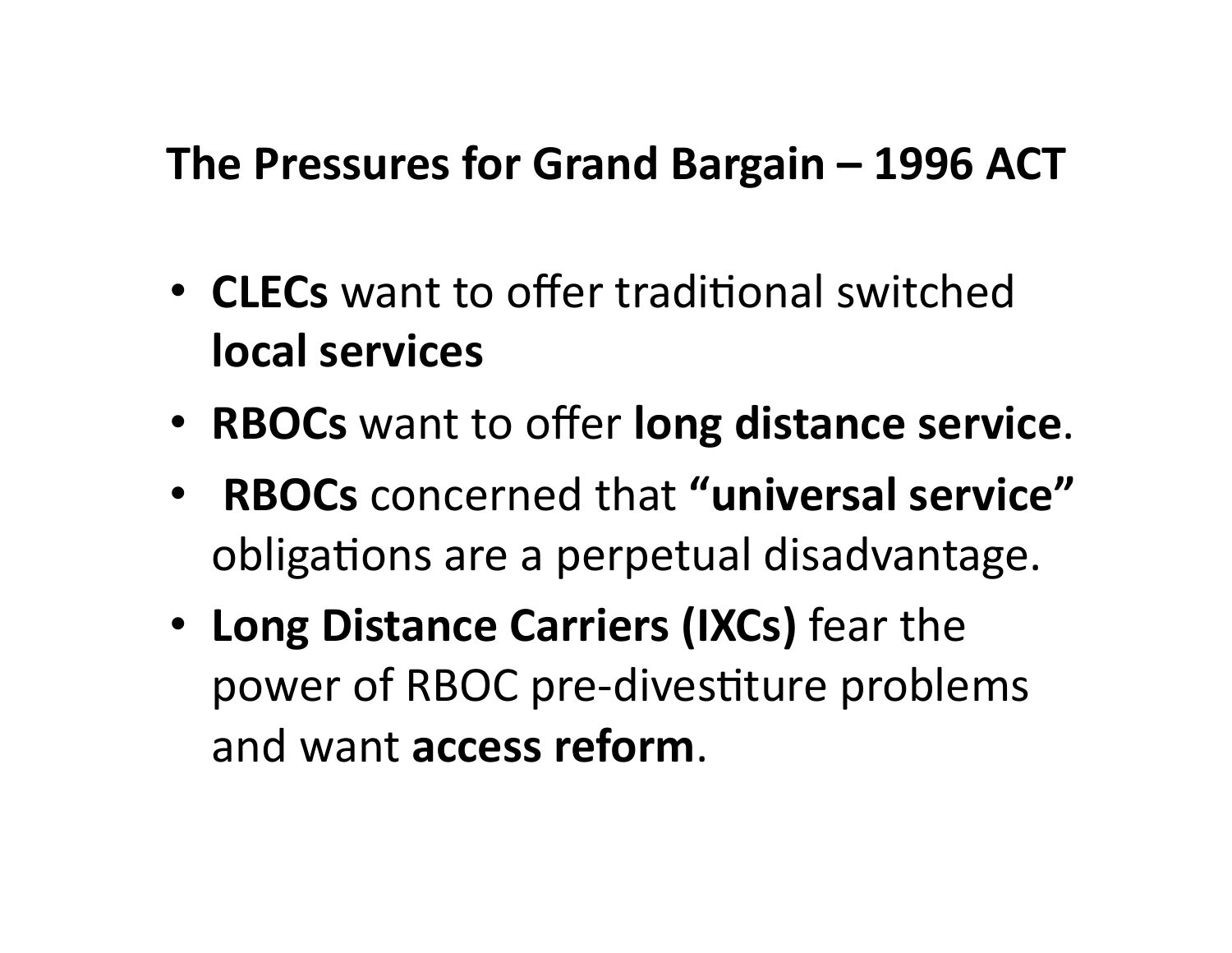# **Local Entry Strategies**

- Resale of the incumbent local telephone companies service. (Avoided Cost Discount)
- Lease of the incumbent local companies network. (Cost-Based Rates)
	- $-$  UNE-Loop
	- UNE-Platform
- Build your own network and then interconnect with ILECs for exchange of traffic.
- Offer Internet services and new applications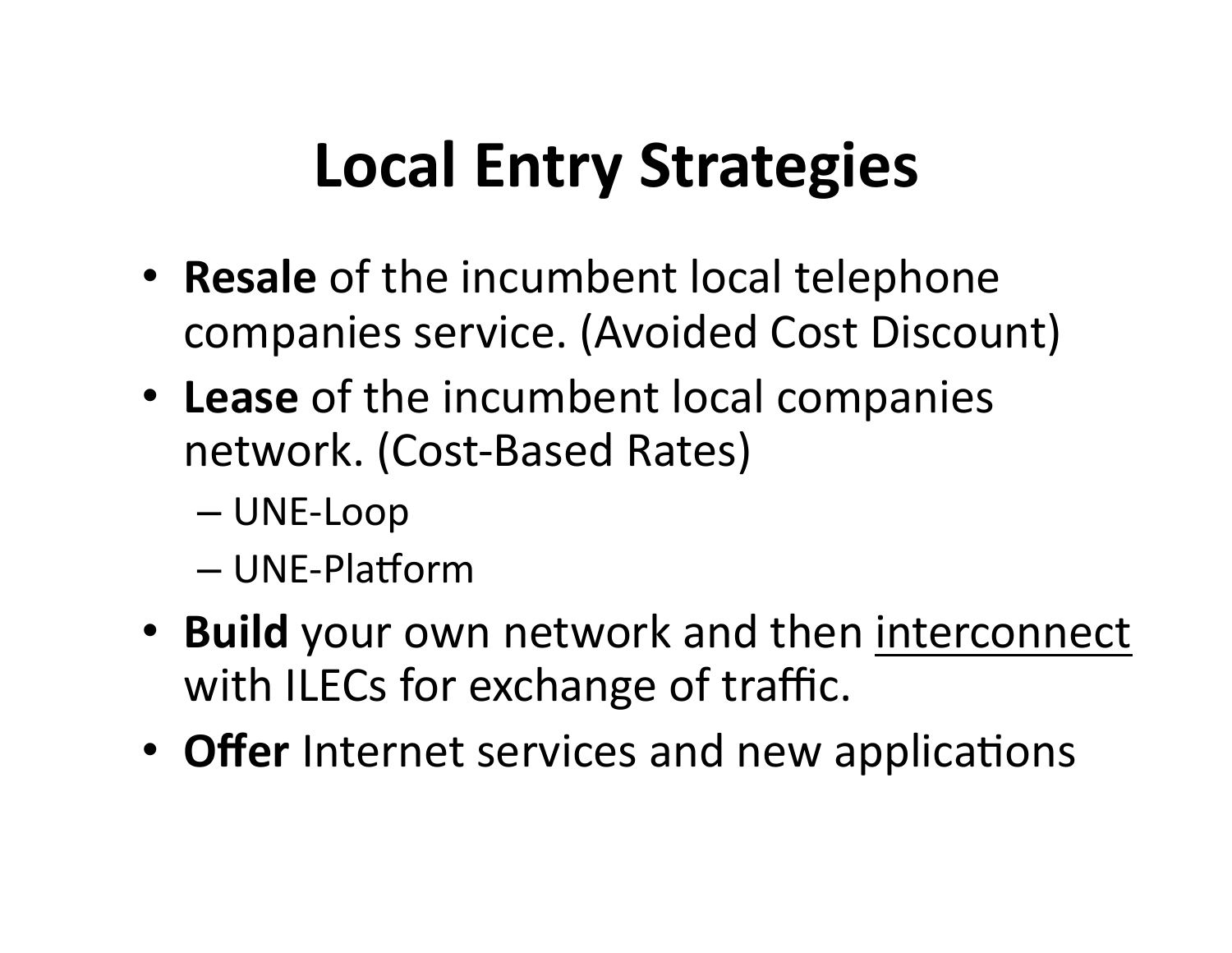#### Revenues (\$ Billions - Year End 1995)

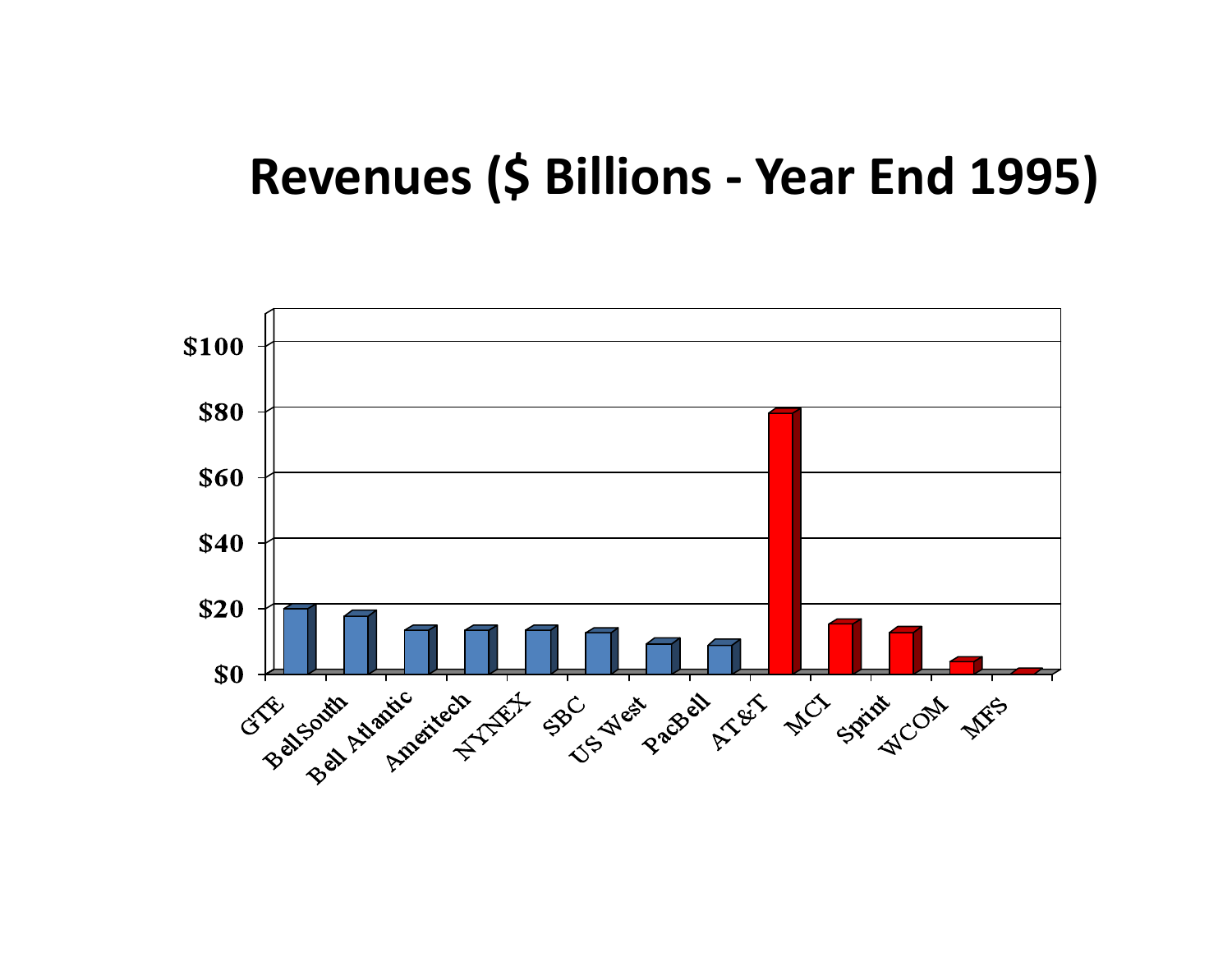## **Revenues (\$ Billions - Year End 2007) Traditional Wireline/Cable/Wireless**

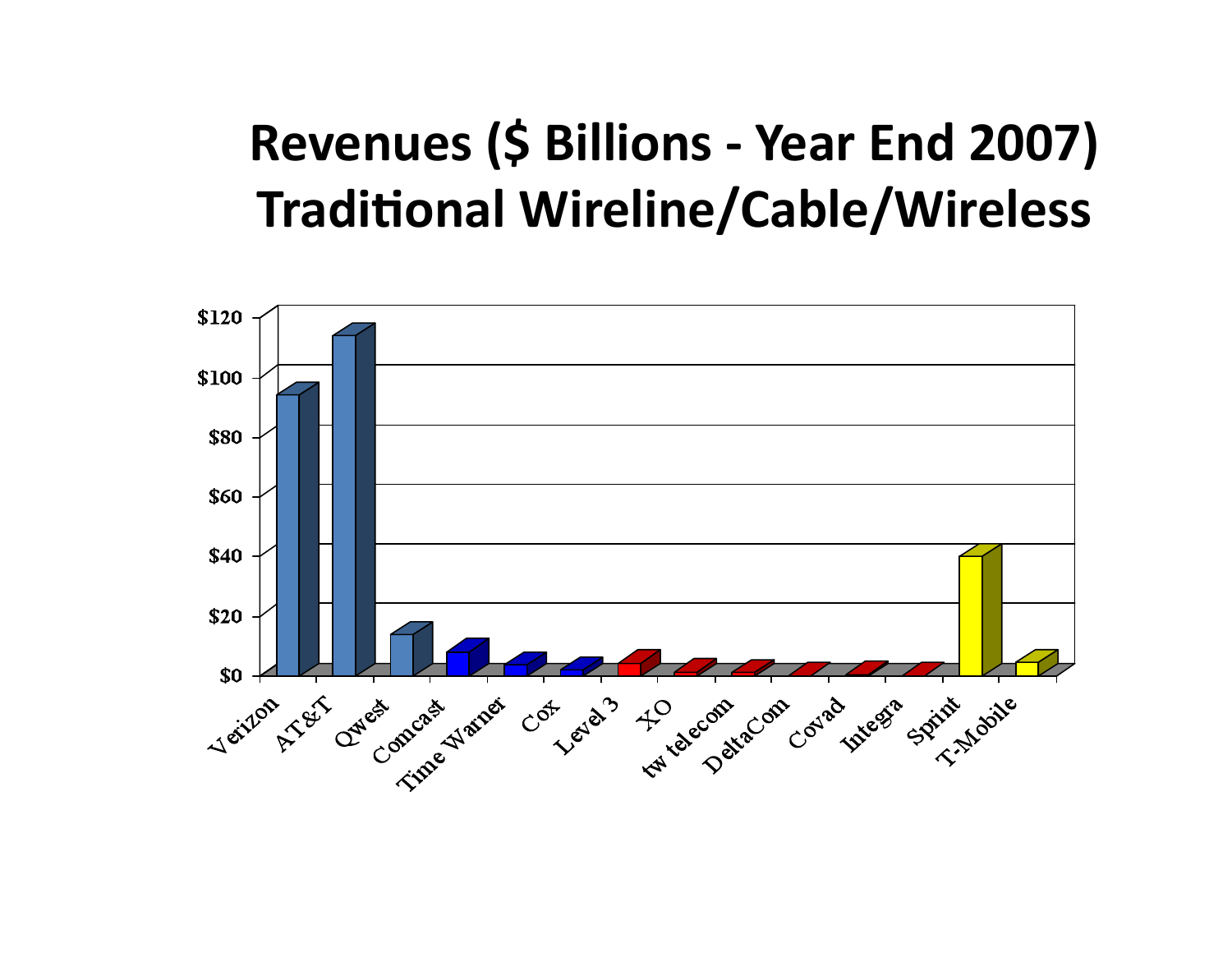# **A'history'of'bandwidth'**

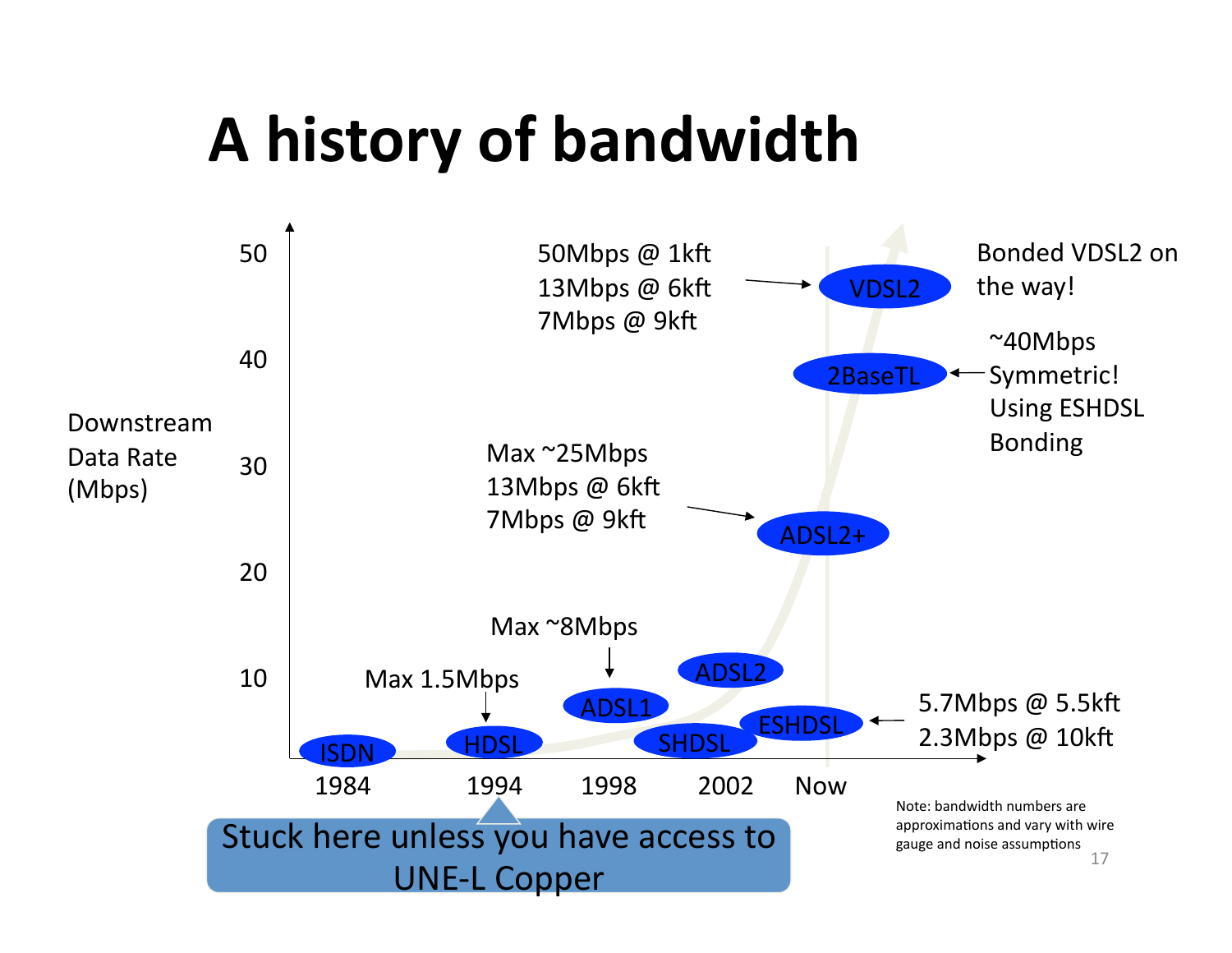## **Copper Innovation Continues ... but**

- Copper loop plant is a national treasure and generally available anywhere today.  $\blacktriangleright$
- **DSL innovation** has connected tens of millions of consumers and businesses to the  $\blacktriangleright$ internet ... an absolute necessity today for broadband availability.
- $\blacktriangleright$ **Bandwidth speeds via copper** have already exceeded what many thought was possible and this innovation continues today with speeds up to 1 Gbps per customer\*.
- $\blacktriangleright$ **Copper applications now include video and Ethernet** at lower costs than fiber. It is critical to preserve copper to take advantage of opportunities created by these new technology advances.
- $\blacktriangleright$ Access to copper is not guaranteed. Incumbents are retiring a record number of copper loops and transport which directly affect CLECs and their customers.

<sup>\*</sup>John M. Cioffi, Sumanth Jagannathan, Mehdi Mohseni, and George Ginis, Stanford University and ASSIA, Inc., "CuPON: The Copper Alternative to PON 100 Gb/s DSL Networks," IEEE Communications Magazine, June 2007